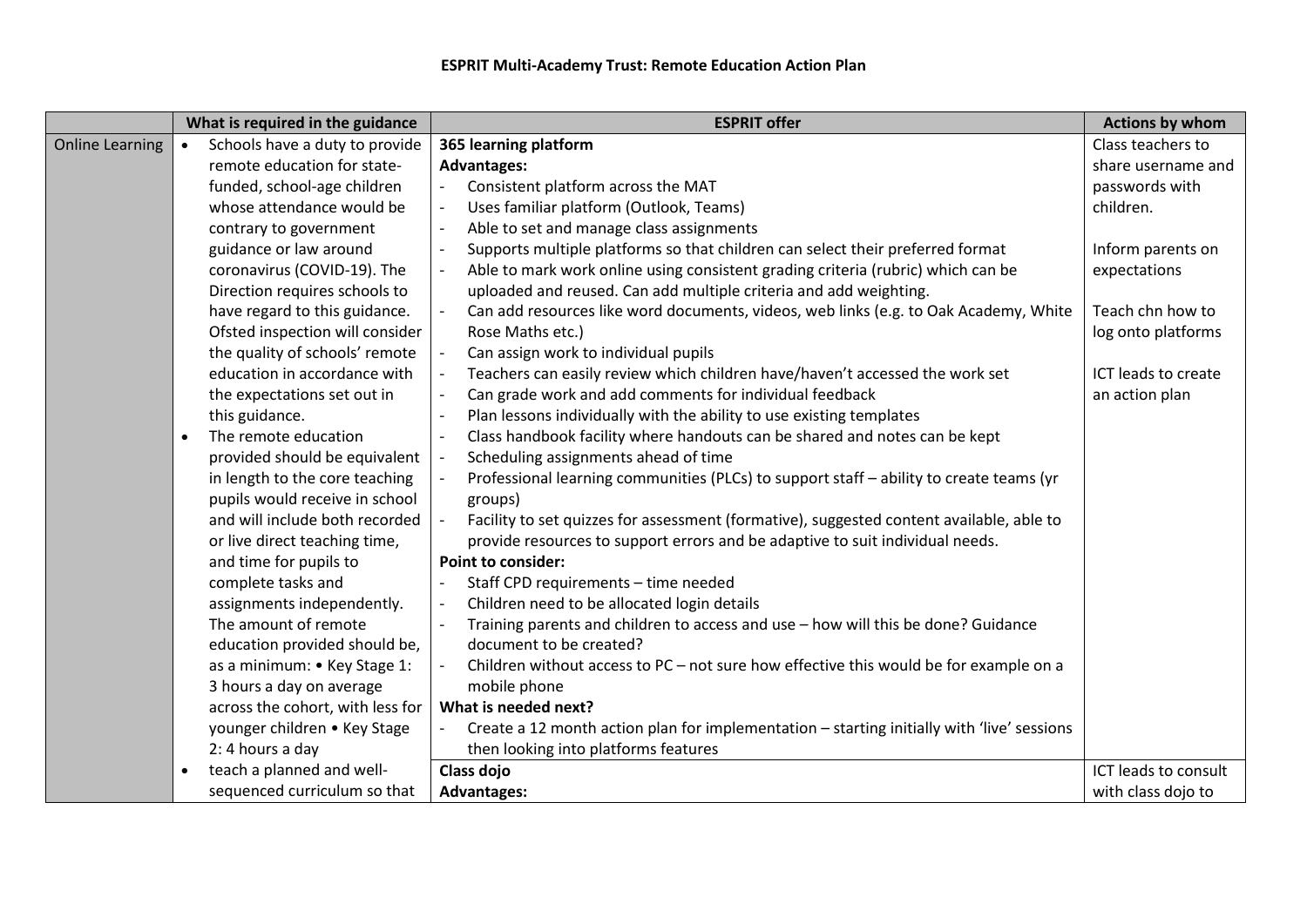| knowledge and skills are built            | Simple, consistent form of communication.<br>$\blacksquare$                                                        | find out if To dos  |
|-------------------------------------------|--------------------------------------------------------------------------------------------------------------------|---------------------|
| incrementally, with a good                | $\mathbb{L}$<br>Parents are able to translate so of benefit for our EAL families.                                  | can be scheduled in |
| level of clarity about what is            | EEF research shows that communication with parents is most effective when clear, 2<br>$\blacksquare$               | advance             |
| intended to be taught and                 | way and personalised. Class Dojo facilitates this.                                                                 |                     |
| practised in each subject so              | Class teachers can use Class Dojo to adding works to children using To do's. Children<br>$\mathbb{L}$              |                     |
| that pupils can progress                  | can easily respond, teachers can monitor and feedback with ease.                                                   |                     |
| through the school's                      | Photographs/videos and set activities can be shared.                                                               |                     |
| curriculum • select a digital             | <b>Points to consider:</b>                                                                                         |                     |
| platform for remote education             | Parent complaints. We would follow the current Complaint Policy - concerns to class<br>$\blacksquare$              |                     |
| provision that will be used               | teachers, escalated to KS leaders where support is needed and formal complaints to                                 |                     |
| consistently across the school            | the Principal.                                                                                                     |                     |
| in order to allow interaction,            | Parents can message any staff linked to the class therefore this would need to be made<br>$\overline{\phantom{a}}$ |                     |
| assessment and feedback and               | clear to parents that they could only message their child's class teacher. An acceptable                           |                     |
| make sure staff are trained               | use policy/expectations will need to be identified and signed up to by both staff and                              |                     |
| and confident in its use. If              | parents.                                                                                                           |                     |
| schools do not have an                    | Messaging system - Leaders have to request a parent/staff report.                                                  |                     |
| education platform in place,              | Work cannot be scheduled so teachers need to add this to the platform daily - time<br>$\overline{\phantom{a}}$     |                     |
| they can access free support              | consuming.                                                                                                         |                     |
| at Get help with technology -             | What is needed next:                                                                                               |                     |
| GOV.UK (education.gov.uk)                 | Review the implementation and seek support from Class dojo if required.                                            |                     |
| set meaningful and ambitious<br>$\bullet$ | <b>Oak national Academy</b>                                                                                        | Teachers to         |
| work each day in an                       | <b>Advantages:</b>                                                                                                 | complete weekly     |
| appropriate range of subjects             | Backed by the DfE<br>$\mathbb{L}$                                                                                  | overview planning   |
| Online video lessons do not               | Free resource to support schools contingency planning<br>$\overline{\phantom{a}}$                                  |                     |
| necessarily need to be                    | Published curriculum plans for most lessons for 20-21 year<br>$\mathbb{L}$                                         |                     |
| recorded by teaching staff at             | Guidance resource packs are available for staff within videos on how to use and FAQ's                              |                     |
| the school: Oak National                  | answered.                                                                                                          |                     |
| Academy lessons, for                      | Curriculum sequenced into building blocks, developed by a broad group of curriculum                                |                     |
| example, can be provided in               | experts                                                                                                            |                     |
| lieu of schoolled video                   | Teachers can use the resources flexibly                                                                            |                     |
| content. • consider how to                | Coverage for Reception - Year 11                                                                                   |                     |
| transfer into remote                      | User friendly for parents as broken down into year groups and there is a schedule of                               |                     |
| education what we already                 | lessons spilt into weeks and days                                                                                  |                     |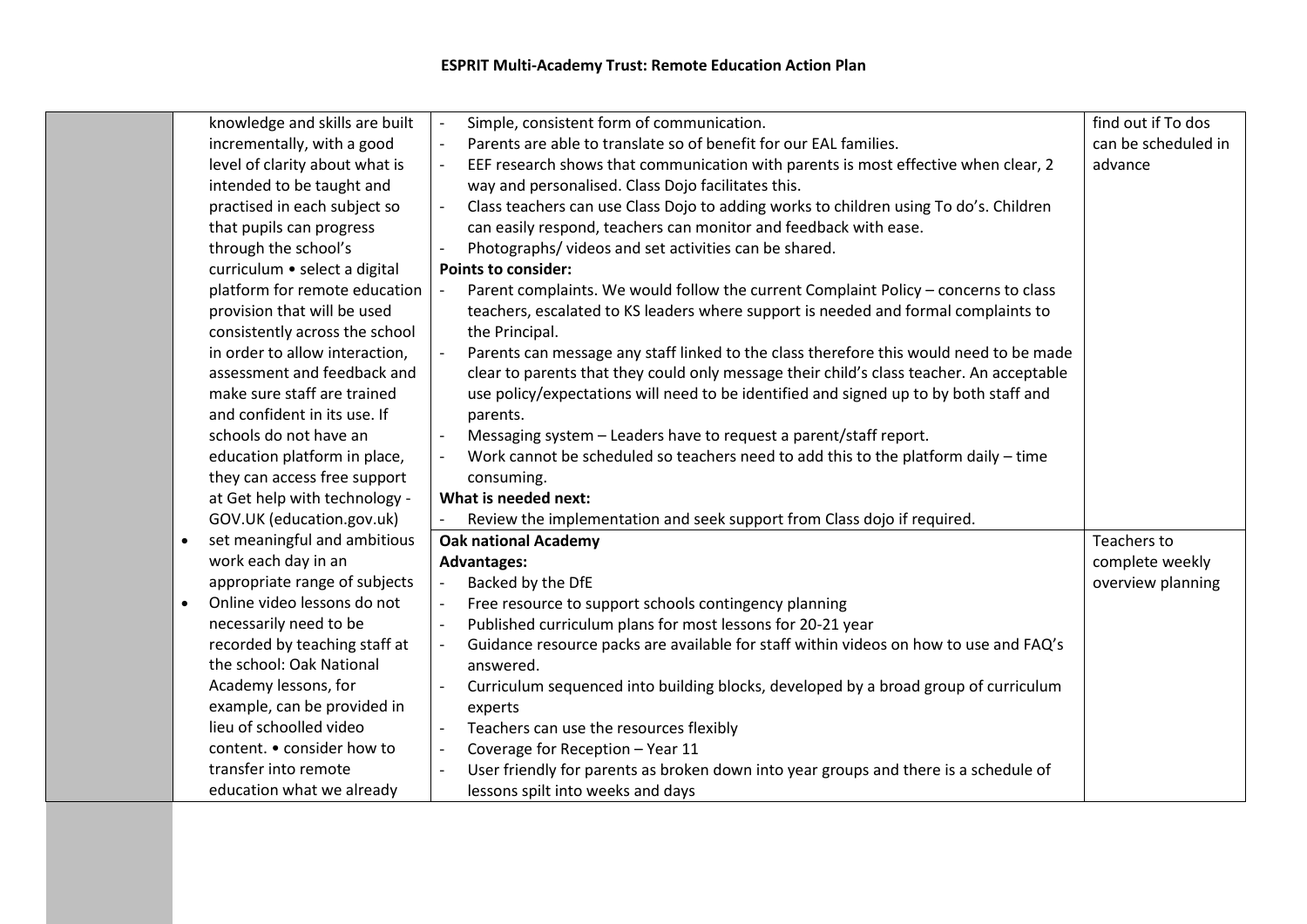| know about effective teaching              | Covers English, Maths and Topic lessons every day.                                                               |                         |
|--------------------------------------------|------------------------------------------------------------------------------------------------------------------|-------------------------|
| in the live classroom by, for              | $\Box$<br>There are also weekly assemblies.                                                                      |                         |
| example: • providing                       | Doesn't require a log in so wouldn't have log in issues<br>$\overline{\phantom{a}}$                              |                         |
| frequent, clear explanations of            | <b>Points to consider:</b>                                                                                       |                         |
| new content, delivered by a                | Not a platform for submitting work<br>$\Box$                                                                     |                         |
| teacher or through high-                   | $\Box$<br>Nursery not incorporated so alternatives need to be in place for them                                  |                         |
| quality curriculum resources •             | Some areas that need more work are: Primary Art and D&T - this is under development<br>$\overline{\phantom{a}}$  |                         |
| providing opportunities for                | and should be in place for 20-21. Staff to be mindful of this.                                                   |                         |
| interactivity, including                   | This is not the child's class teacher                                                                            |                         |
| questioning, eliciting and                 | What is needed next:                                                                                             |                         |
| reflective discussion •                    | Broad planning overview that links to Oak Academy/RWI/PE for each year group to be                               |                         |
| providing scaffolded practice              | prepared by teachers. In the event of an extended lock down teachers will plan                                   |                         |
| and opportunities to apply                 | specifically for their class/year group.                                                                         |                         |
| new knowledge . enabling                   | <b>Education City</b> - infant specific                                                                          | Teachers to set         |
| pupils to receive timely and               | Platform already in use for homework therefore teachers can use this to enhance their                            | homework on             |
| frequent feedback on how to                | home learning offer where necessary                                                                              | <b>Education City.</b>  |
| progress, using digitally-                 |                                                                                                                  |                         |
| facilitated or whole-class                 |                                                                                                                  | When chn are            |
| feedback where appropriate                 |                                                                                                                  | working remotely,       |
| 49 • using assessment to                   |                                                                                                                  | use as required         |
| ensure teaching is responsive              | Activ Learn - Bug Club and Power Maths - junior specific                                                         | Track engagement        |
| to pupils' needs and addresses             | Power Maths online platform not yet available for children to access                                             | of pupils.              |
| any critical gaps in pupils'               | <b>Bug Club - Advantages:</b>                                                                                    |                         |
| knowledge • avoiding an over-              | Children already have logins and are familiar with this platform<br>$\overline{\phantom{a}}$                     | Ensure all children     |
| reliance on long-term projects             | $\Box$<br>Able to set specific books for children matched to ability                                             | still have access - all |
| or internet research activities            | can allocate whole book bands and track attainment against age-related expectations.<br>$\overline{\phantom{a}}$ | know their login        |
| Younger children in Key Stage<br>$\bullet$ | Turn on 'Auto Progress' for pupils to automatically move up to the next band when                                | details.                |
| 1 or Reception often require               | they are ready.                                                                                                  |                         |
| high levels of parental                    | Bug Club phonics resources available<br>$\overline{\phantom{a}}$                                                 |                         |
| involvement to support their               | <b>Bug Club trackers</b><br>$\overline{\phantom{a}}$                                                             |                         |
| engagement with remote                     | Support for parents<br>$\overline{\phantom{a}}$                                                                  |                         |
| education, which makes                     | Children can earn motivational rewards                                                                           |                         |
| digital provision a particular             | Can read books of their choice<br>$\overline{\phantom{a}}$                                                       |                         |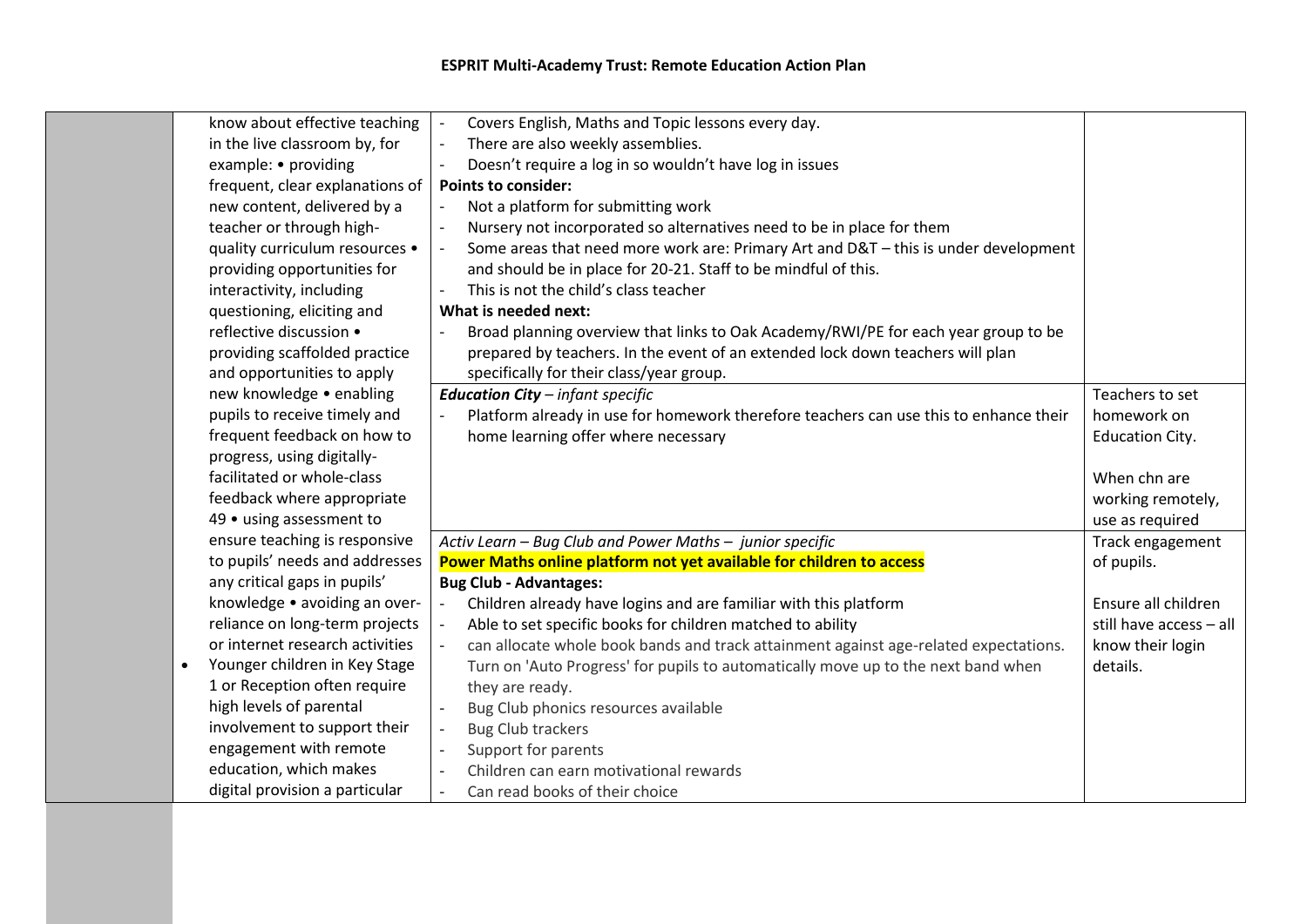| Pre-recorded/<br>Live teaching | challenge for this age group.<br>We therefore do not expect<br>that solely digital means will<br>be used to teach these pupils<br>remotely.<br>We also recognise that some<br>pupils with Special Education<br>Needs and Disabilities (SEND)<br>may not be able to access<br>remote education without<br>adult support and so expect<br>schools to work with families<br>to deliver an ambitious<br>curriculum appropriate for<br>their level of need. | Quizzes to test knowledge and understanding of what they read<br>Grammar and Spelling Bug - comprehensive lesson plans and assessments available.<br>Secures mastery as children are motivated to practise again and again with hundreds of<br>engaging practice games. Lively games and videos inspire children to understand and<br>apply grammar and spelling skills successfully. Instant pupil feedback encourages<br>children to get tasks right. Prepares you and your children for change as fully matched<br>to the 2014 curriculum. Provides the tools you need to assess and manage your<br>children's progression.<br>Independent and guided reading resources available<br><b>Points to Consider:</b><br>Ongoing cost<br>Maintaining allocation and monitoring of books - workload<br>Children without access to remote resources<br>What is needed next?<br>Check that all children have logins<br><b>RWI</b><br><b>Advantages:</b><br>Chn see 'our' school staff<br>Matches current in school teaching<br>Separated into Phases including Set 1, 2 and 3 so can be differentiated to meet the<br>needs of all children<br><b>Points to consider:</b><br>Teacher to review how parents will share their child's learning. (Expectation to submit<br>daily Fred fingers spellings on class dojo/RM platform?)<br>What is needed next:<br>Staff to create how to videos for supporting children to read at home<br>Additional filming to enhance offer<br><b>Reading</b> | Additional filming to<br>enhance offer:<br>Red words<br>$\bullet$<br>Nursery<br>Fred talk<br>$\bullet$<br>Teachers to<br>promote RWI<br>activities ion Class<br>Dojo daily.<br>Staff to allocate |
|--------------------------------|--------------------------------------------------------------------------------------------------------------------------------------------------------------------------------------------------------------------------------------------------------------------------------------------------------------------------------------------------------------------------------------------------------------------------------------------------------|--------------------------------------------------------------------------------------------------------------------------------------------------------------------------------------------------------------------------------------------------------------------------------------------------------------------------------------------------------------------------------------------------------------------------------------------------------------------------------------------------------------------------------------------------------------------------------------------------------------------------------------------------------------------------------------------------------------------------------------------------------------------------------------------------------------------------------------------------------------------------------------------------------------------------------------------------------------------------------------------------------------------------------------------------------------------------------------------------------------------------------------------------------------------------------------------------------------------------------------------------------------------------------------------------------------------------------------------------------------------------------------------------------------------------------------------------------------------------------------|--------------------------------------------------------------------------------------------------------------------------------------------------------------------------------------------------|
|                                |                                                                                                                                                                                                                                                                                                                                                                                                                                                        |                                                                                                                                                                                                                                                                                                                                                                                                                                                                                                                                                                                                                                                                                                                                                                                                                                                                                                                                                                                                                                                                                                                                                                                                                                                                                                                                                                                                                                                                                      |                                                                                                                                                                                                  |
|                                |                                                                                                                                                                                                                                                                                                                                                                                                                                                        | Staff to promote the love of reading with pupils through pre-recorded/live story sessions                                                                                                                                                                                                                                                                                                                                                                                                                                                                                                                                                                                                                                                                                                                                                                                                                                                                                                                                                                                                                                                                                                                                                                                                                                                                                                                                                                                            | time for filming                                                                                                                                                                                 |
|                                |                                                                                                                                                                                                                                                                                                                                                                                                                                                        |                                                                                                                                                                                                                                                                                                                                                                                                                                                                                                                                                                                                                                                                                                                                                                                                                                                                                                                                                                                                                                                                                                                                                                                                                                                                                                                                                                                                                                                                                      | Schools to plan offer                                                                                                                                                                            |
|                                |                                                                                                                                                                                                                                                                                                                                                                                                                                                        |                                                                                                                                                                                                                                                                                                                                                                                                                                                                                                                                                                                                                                                                                                                                                                                                                                                                                                                                                                                                                                                                                                                                                                                                                                                                                                                                                                                                                                                                                      |                                                                                                                                                                                                  |
|                                |                                                                                                                                                                                                                                                                                                                                                                                                                                                        | <b>Microsoft Teams/Zoom</b>                                                                                                                                                                                                                                                                                                                                                                                                                                                                                                                                                                                                                                                                                                                                                                                                                                                                                                                                                                                                                                                                                                                                                                                                                                                                                                                                                                                                                                                          |                                                                                                                                                                                                  |
|                                |                                                                                                                                                                                                                                                                                                                                                                                                                                                        | <b>Advantages:</b><br>Chn see 'our' school staff                                                                                                                                                                                                                                                                                                                                                                                                                                                                                                                                                                                                                                                                                                                                                                                                                                                                                                                                                                                                                                                                                                                                                                                                                                                                                                                                                                                                                                     | for live and pre-<br>recorded sessions                                                                                                                                                           |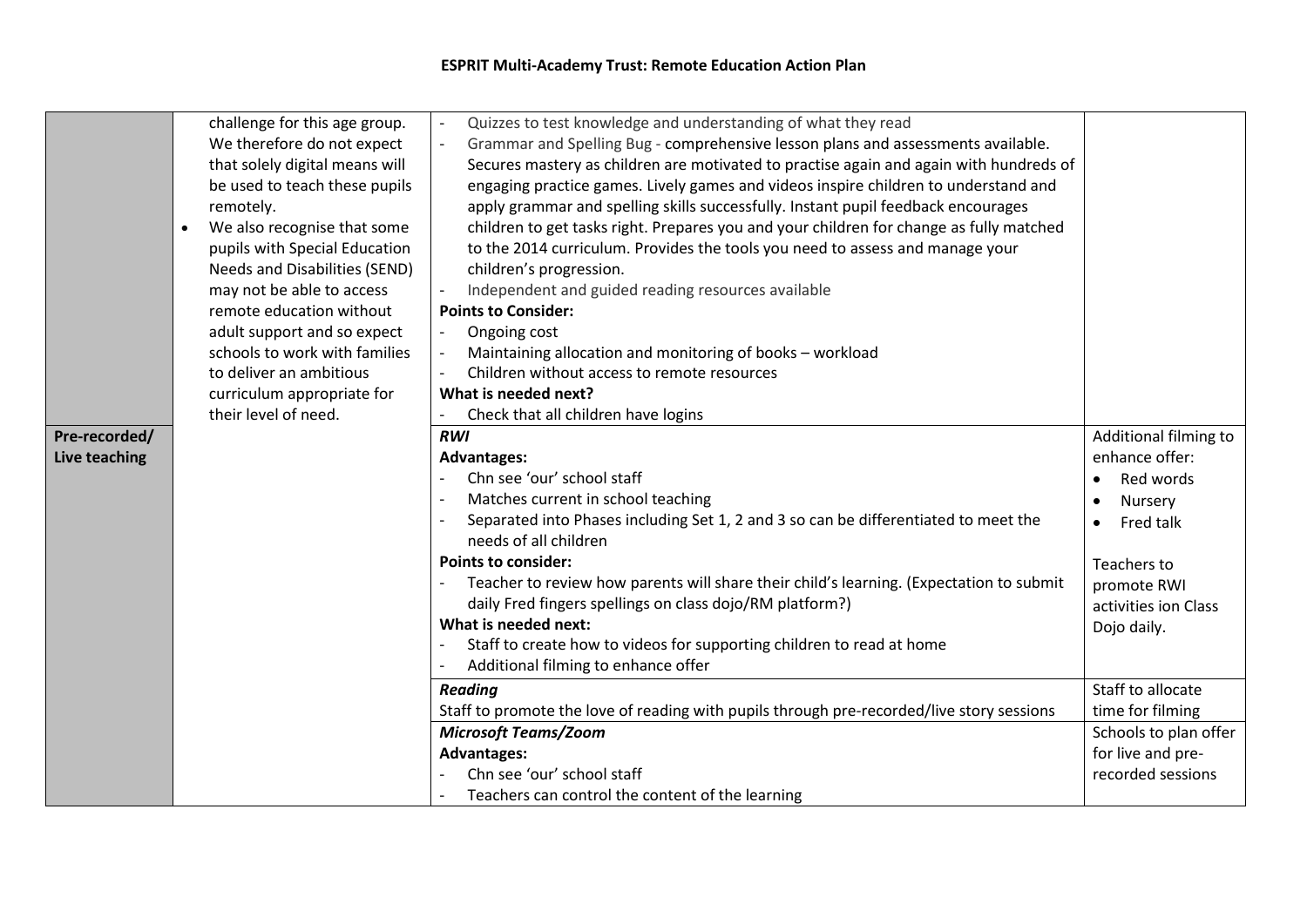## **ESPRIT Multi-Academy Trust: Remote Education Action Plan**

|             |                                       | When live, chn can communicate with their teachers and friends                                  | Staff to allocate    |
|-------------|---------------------------------------|-------------------------------------------------------------------------------------------------|----------------------|
|             |                                       | Assessment of learning can take place in a timely manner                                        | time for             |
|             |                                       | <b>Points to consider:</b>                                                                      | filming/planning     |
|             |                                       | Set up/training of pupils, parents and staff                                                    |                      |
|             |                                       | Rules for 'live' sessions                                                                       |                      |
|             |                                       | Staff workload for pre-recorded and live sessions                                               |                      |
|             |                                       | Behaviour and safeguarding expectations - protocols for meetings to be created                  |                      |
|             |                                       | Strong internet connection needed, particularly when live                                       |                      |
|             |                                       | Not all children will be able to access the live session at the planned time                    |                      |
|             |                                       | What is needed next:                                                                            |                      |
|             |                                       | All schools to decide their offer for 'live' and pre-recorded sessions                          |                      |
| Paper-Based | We expect schools to overcome         | Teachers to create a pack for known chn who do not have ICT - known for all classes!            | Schools to allocate  |
| Resources   | barriers to digital access for pupils |                                                                                                 | any ICT devices to   |
|             | by:                                   | <b>Packs to include:</b>                                                                        | parents, where       |
|             | · distributing school-owned           | EYFS packs would include, rhymes, play based activity ideas, phonics (Rec), counting            | possible             |
|             | laptops accompanied by a user         | activities, shape activities, PE ideas, scavenger hunts and games.                              |                      |
|             | agreement or contract                 | KS1 packs would include, handwriting sheets, phonics based activities, RWI flash cards,         | Parents to complete  |
|             | • providing printed resources,        | talk for writing activities, maths games, shapes activities, counting in 2's, 5's, 10's and     | loan agreements for  |
|             | such as textbooks and workbooks,      | times tables for 2's, 5's and 10's, reading activities, comprehension activities.               | any ICT devices      |
|             | to structure learning,                | KS2 (Y3/4 pack and Y5/6 pack) - packs to include phonics (for those requiring this), talk       | provided by the      |
|             | supplemented with other forms of      | for writing activities (booklet https://www.talk4writing.com/home-school-                       | school               |
|             | communication to keep pupils on       | units/?fbclid=IwAR1WzCbxJUifbVuo8Xedkl1O2qISwrrOwZIzFiFx4W7rqtQowUNqJ4PriFc,                    |                      |
|             | track or answer questions about       | maths games, times tables practice (all tables), reading activities, comprehension              | Teachers to create   |
|             | work.                                 | activities, SPaG activities, calculation activities, number facts activities, activities linked | and distribute packs |
|             |                                       | to other subject areas (topic), handwriting, PE ideas                                           | as required          |
|             |                                       | SEND/pastoral -                                                                                 |                      |
|             |                                       | Packs to be differentiated for pupils with specific needs, these to include handwriting         |                      |
|             |                                       | sheets, phonics games, maths game, reading activities (RWI) red and green words that            |                      |
|             |                                       | the pupils are working on, times tables game, reading activities, comprehension,                |                      |
|             |                                       | spelling games, matching activities, craft activities linked to topic, socially speaking        |                      |
|             |                                       | activities, with parent guideline, PSHE activities, PE ideas, visual timetable, practical       |                      |
|             |                                       | apparatus to support maths (number lines, counters) (see link for free downloadable             |                      |
|             |                                       | resources) https://www.senresourcesource.co.uk/                                                 |                      |